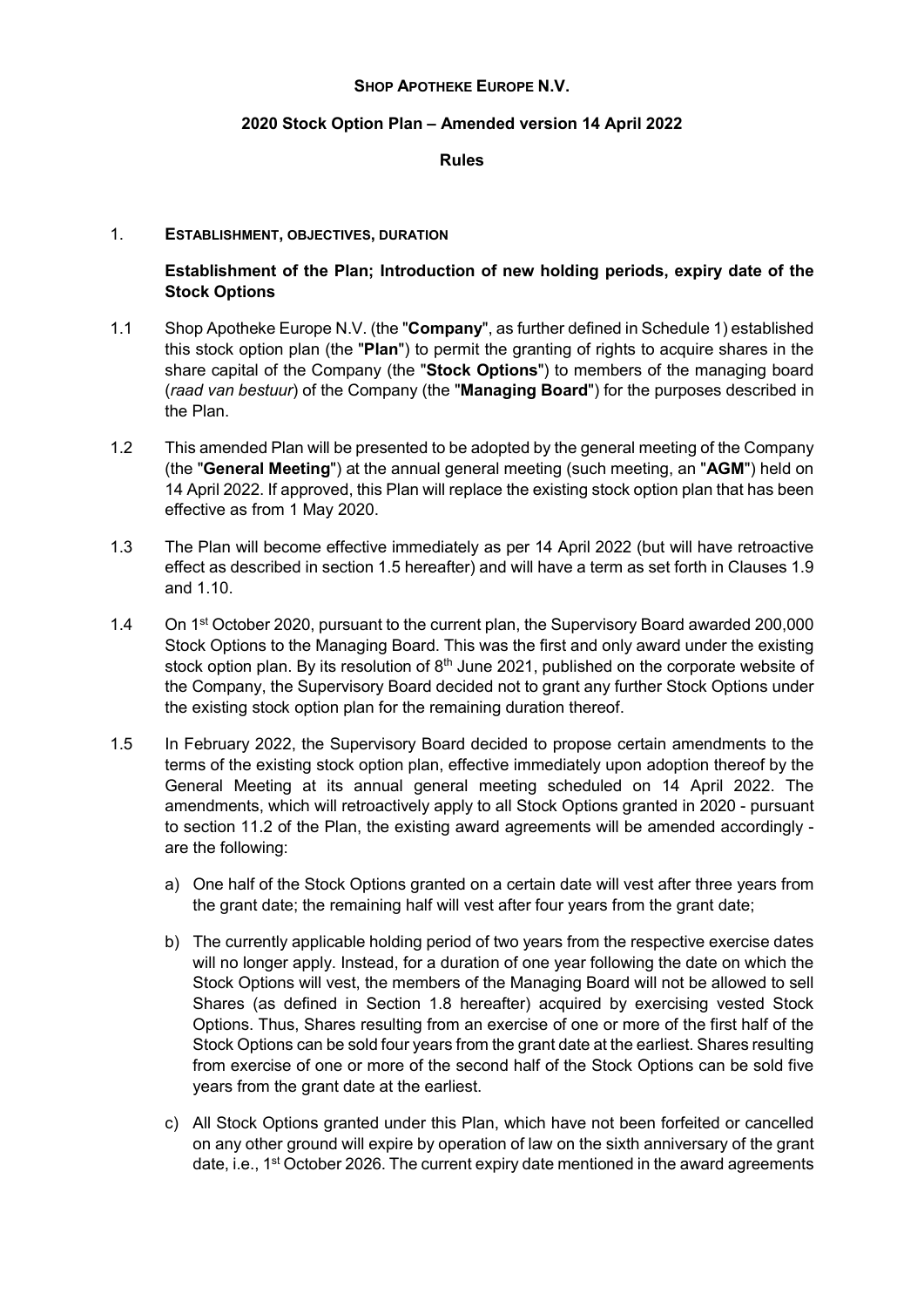is  $1<sup>st</sup> October 2027$ . Thus, the period during which the members of the Managing Board can exercise their options will retroactively shortened with one year.

1.6 Definitions of capitalised terms used in this Plan are contained in the glossary attached hereto as Schedule 1, which glossary is an integral part of the Plan.

## Purposes of the Plan

- 1.7 The purpose of the Plan is to:
	- (a) align the interests of the Company, its shareholders and other stakeholders with the interests of the members of the Managing Board for the medium-term and the longterm;
	- (b) incentivise and reward sound, long-term decision making of the Managing Board;
	- (c) foster and reward sustainable performance of the Managing Board; and
	- (d) provide an incentive for long-term commitment and retention of the members of the Managing Board.
- 1.8 The Plan allows members of the Managing Board to be granted rights to acquire shares in the share capital of the Company, in bearer form having a nominal value of EUR 0.02 each ("Shares"), subject to the determination and approval of the supervisory board (raad van commissarissen) of the Company (the "Supervisory Board").

### Duration of the Plan

- 1.9 It is intended that this Plan will be applicable for four years, starting on 1 May 2020. No Stock Option may be granted under the Plan after 30 April 2024.
- 1.10 The Plan will remain in effect after 30 April 2024 with respect to outstanding Stock Options granted under the Plan, until the exercise rights with respect to such outstanding Stock Options have expired in accordance with the terms, provisions and conditions of the Plan.

### 2 **ADMINISTRATION OF THE PI AN**

### The Supervisory Board

- 2.1 The Plan shall be administered by the Supervisory Board. The Supervisory Board shall have the authority to take such actions and decisions and make such determinations as set forth in the Plan, in each case without the prior approval of the General Meeting, *unless* such prior approval is expressly set forth in the Plan.
- 2.2 All decisions and determinations of the Supervisory Board shall be made by an absolute majority of the votes cast by the members of the Supervisory Board who are present at a meeting duly called and held. Any decision of, or determination by, the Supervisory Board in writing and signed by all of the members of the Supervisory Board, shall be fully as effective as if the same had been made at a meeting duly called and held.

### Authority of the Supervisory Board

2.3 Subject to Applicable Laws and the provisions of the Plan, the Supervisory Board shall have full and final authority, at its sole discretion, to take all such actions that the Supervisory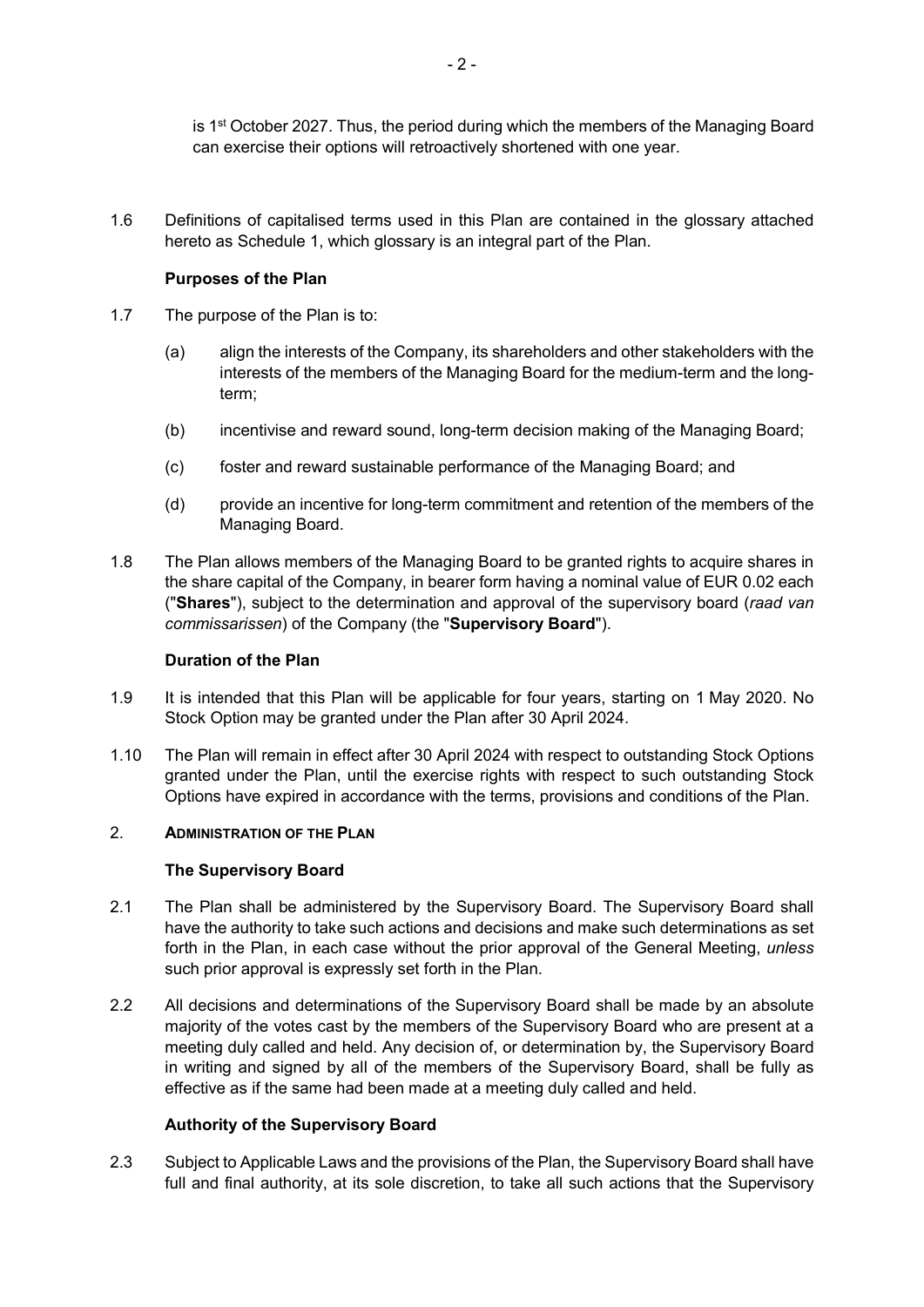Board determines to be necessary for the administration of the Plan, including, without limitation:

- (a) select the Participants to whom Stock Options may, from time to time, be granted hereunder;
- (b) determine whether and to what extent Stock Options are granted under the Plan;
- (c) determine the number of Stock Options granted to each Participant under the Plan;
- (d) approve the form of the Award Agreement for use under the Plan;
- (e) determine the terms and conditions of any Stock Options granted under the Plan; provided, however, that such terms and conditions are consistent with the terms and conditions set forth in the Plan;
- (f) amend the terms of any outstanding Stock Options granted under the Plan; provided that any such amendment shall require the prior approval of the General Meeting;
- (g) construe and interpret the terms of the Plan and any Award Agreement entered into under the Plan, and decide on all questions of fact arising as result of application of the Plan; and
- (h) take such other action as the Supervisory Board deems appropriate; provided, however, that such action is consistent with the terms and conditions set forth in the Plan.

### No delegation

- 2.4 The Supervisory Board shall not delegate any of its authorities identified in this Plan.
- 3. SHARES SUBJECT TO THE PLAN, EFFECT OF GRANTS

### Number of Shares available for grants

- 3.1 Subject to the adjustment provisions set forth in Clause 11, the maximum number of Shares that may be issued pursuant to Stock Options under the Plan in any calendar year, shall be 1.5% of the total number of issued and outstanding shares in the share capital of the Company, calculated on a fully diluted bases on the date of each AGM in such calendar year. For example, the maximum number of Shares which may be issued pursuant to Stock Options under the Plan for the calendar year 2020 is 1.5% of 13,463,815 Shares (i.e. up to a maximum of 201,957 Shares).
- 3.2 Shares that would potentially need to be issued upon exercise of a Stock Option that expires or is cancelled and terminated, forfeited, settled in cash or otherwise settled without the issue of Shares, shall not be treated as having been issued under the Plan. Furthermore, any Stock Option that was granted under the Plan and that has expired, has been forfeited, cancelled or terminated, or has not been exercised, can be withdrawn by the Supervisory Board. Any such withdrawn Stock Options can be granted to other Participants under the Plan.
- 3.3 Shares that are issued pursuant to awards or options that are assumed, converted or substituted in connection with a merger *(fusie)*, acquisition, reorganisation or similar transaction, shall not be treated as having been issued under the Plan. The Shares referred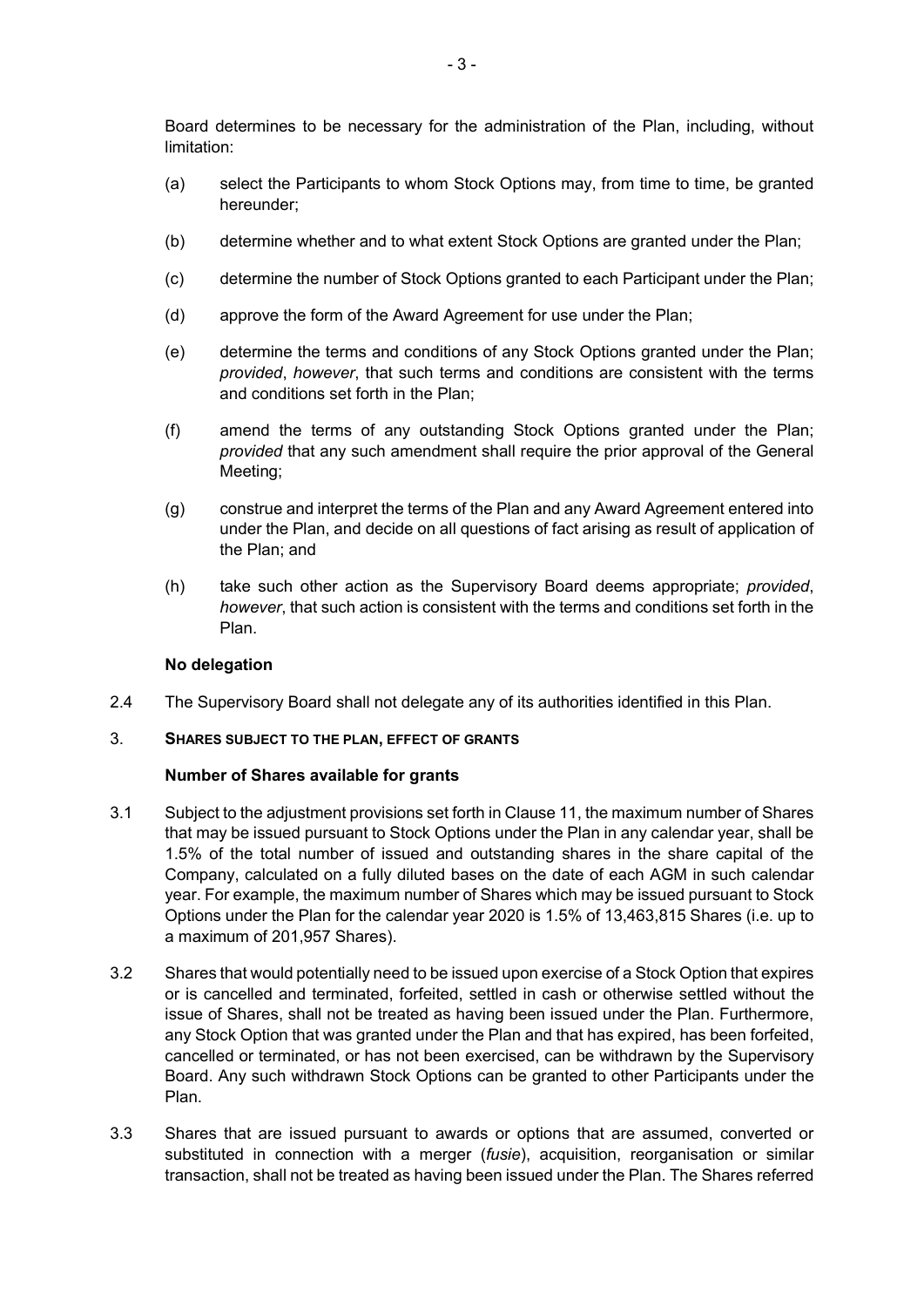to in this Clause 3.3 shall, therefore, not be considered for purposes of determining the number of Shares available for grant as Stock Options under the Plan.

3.4 The Shares to be issued upon exercise of Stock Options can be authorised but unissued Shares.

## 4. ELIGIBILITY AND PARTICIPATION

## **Eligibility**

- 4.1 Persons eligible to participate in the Plan are the members of the Managing Board (the "Participants").
- 4.2 Members of the Supervisory Board or employees of the Company or of a Subsidiary (other than the members of the Managing Board), shall not be eligible to participate in the Plan.

### Actual participation

- 4.3 Subject to the provisions of the Plan, the Supervisory Board may, from time to time, select from the Participants, those to whom Stock Options shall be granted. As part of that selection process, the Supervisory Board shall determine the nature and amount of each Stock Option grant.
- 4.4 The Supervisory Board may establish additional terms, conditions, rules or procedures to accommodate the applicable rules or Applicable Laws of applicable foreign jurisdictions and to afford Participants favourable treatment under such rules or Applicable Laws; provided, however, that no Stock Option shall be granted under any such additional terms, conditions, rules or procedures if such terms or conditions are inconsistent with the provisions set forth in the Plan. If additional terms, conditions, rules or procedures need to be established by the Supervisory Board, which are inconsistent with the provisions set forth in the Plan, the implementation of such additional terms, conditions, rules or procedures is subject to the prior approval of the General Meeting.

### 5. STOCK OPTIONS

## Grant of Stock Options

- 5.1 Each Stock Option gives the Participant the right, but not the obligation, to subscribe to one newly issued Share at the Exercise Price.
- 5.2 Subject to the terms and provisions of the Plan, Stock Options may be granted to Participants in such number, at any time and from time to time, as shall be determined by the Supervisory Board.

### Award Agreement

- 5.3 The granting of Stock Options shall be designated pursuant to, and evidenced by, the Award Agreement. The Exercise Price of a Stock Option, the duration and expiration date of the Stock Options, the number of Shares to which the Stock Option pertains, the vesting dates and number of Shares that vest on each such date and such other provisions as the Supervisory Board shall determine, shall be set out in a completed copy of the form attached as Annex B to the Award Agreement.
- 5.4 Stock Options granted pursuant to the Plan shall not provide Participants with the right to receive dividends declared and (to be) paid on Shares. However, upon issue of Shares to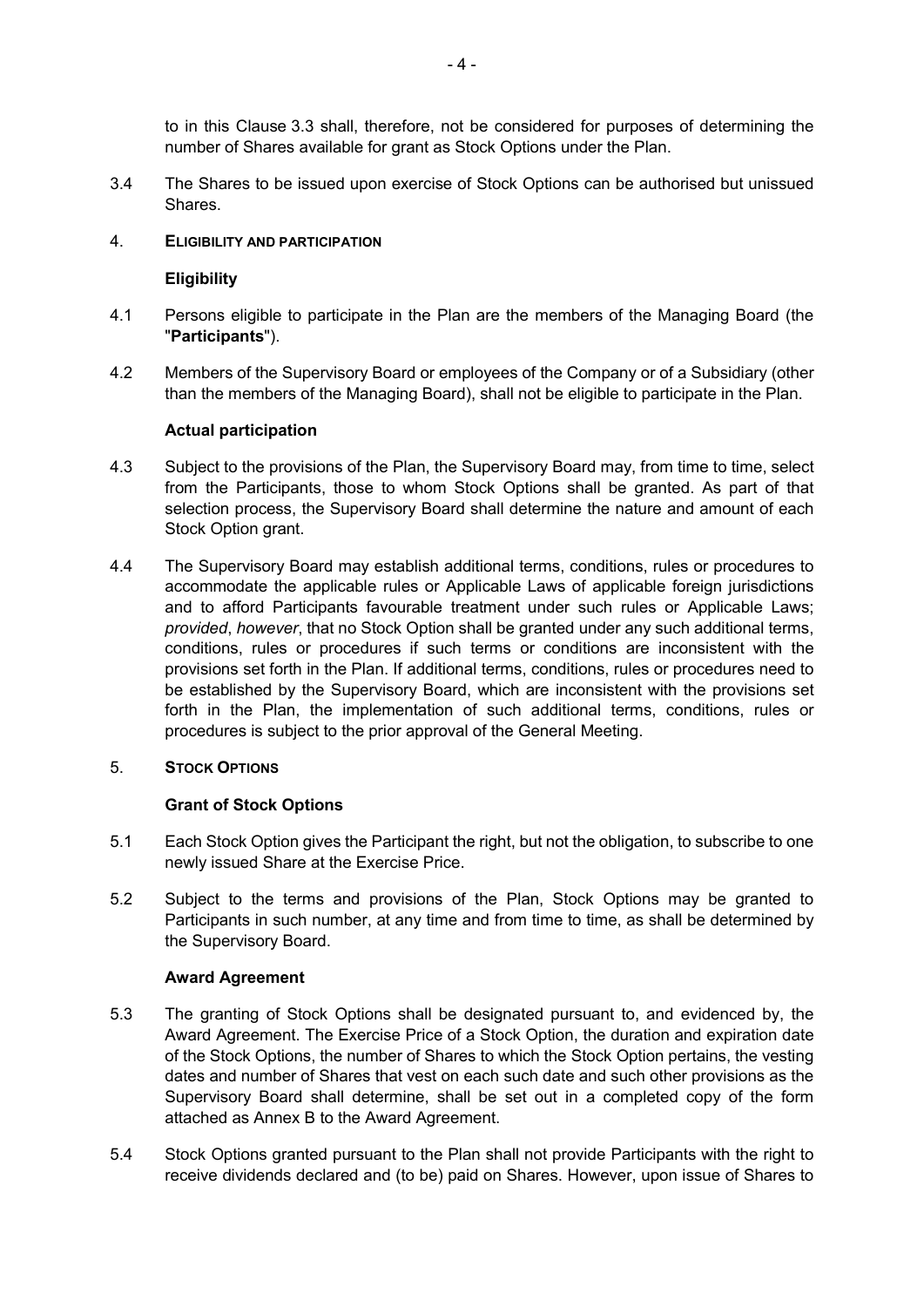a Participant pursuant to the Participants' exercise of Stock Options, that Participant will have the right to receive dividends declared and (to be) paid on such Shares.

## Exercise Price

5.5 Except (i) for Stock Options adjusted pursuant to Clause 11, or (ii) when Stock Options are replaced by awards or options granted in connection with a merger *(fusie)*, acquisition, reorganisation or similar transaction, the Exercise Price of a Stock Option shall be the Fair Market Value of a Share.

## Vesting of Stock Options

- 5.6 Subject to the provisions of Clause 5.7, Participants will have the right (not the obligation) to exercise Stock Options granted under the Plan in accordance with the following vesting schedule (the "Vesting Schedule"):
	- (a) 1/2 of the Stock Options after the lapse of three years starting on the date of grant thereof;
	- (b) 1/2 of the Stock Options after the lapse of four years starting on the date of grant thereof.

## Exercise of Stock Options

5.7 Stock Options granted under this Clause 5 shall be exercisable in accordance with the Vesting Schedule and shall be subject to such restrictions and conditions as set forth in the Award Agreement. The Supervisory Board can determine which restrictions and conditions apply to Stock Options granted under the Plan, and such restrictions and conditions do not have to be the same for each grant or for each Participant; provided, however, that such restrictions and conditions must be consistent with the provisions set forth in the Plan.

### Resignation or dismissal from Managing Board

- 5.8 Upon resignation or dismissal of a Participant as member of the Managing Board (each a "Resianation" and the date of Resignation, the "Resignation Date") subject to the restrictions set forth in Clause 5.13, regardless of whether that Participant's employment with a Subsidiary is also terminated or if that Participant continues to be employed by that Subsidiary:
	- (a) to the extent that Stock Options have not become vested in accordance with the Vesting Schedule, a pro rata portion of the outstanding Stock Options granted under the Plan shall be deemed to have been forfeited by that Participant, and will be cancelled and terminated by the Company with effect as per the Resignation Date (i.e. if the Resignation Date occurs in year two of the first three years of the Vesting Schedule, then 1/3 of the Stock Options granted at the date of grant thereof shall forfeited, cancelled and terminated); and
	- (b) within six months after the Resignation Date, the Participant shall have the right to exercise an outstanding Stock Option granted under the Plan (including the portion of Stock Options that have not been forfeited, cancelled and terminated pursuant Clause 5.8(a)).

After the six month expiration period set forth in Clause 5.8(b), the Participant's right to exercise Stock Options shall lapse, and those Stock Options not exercised pursuant to this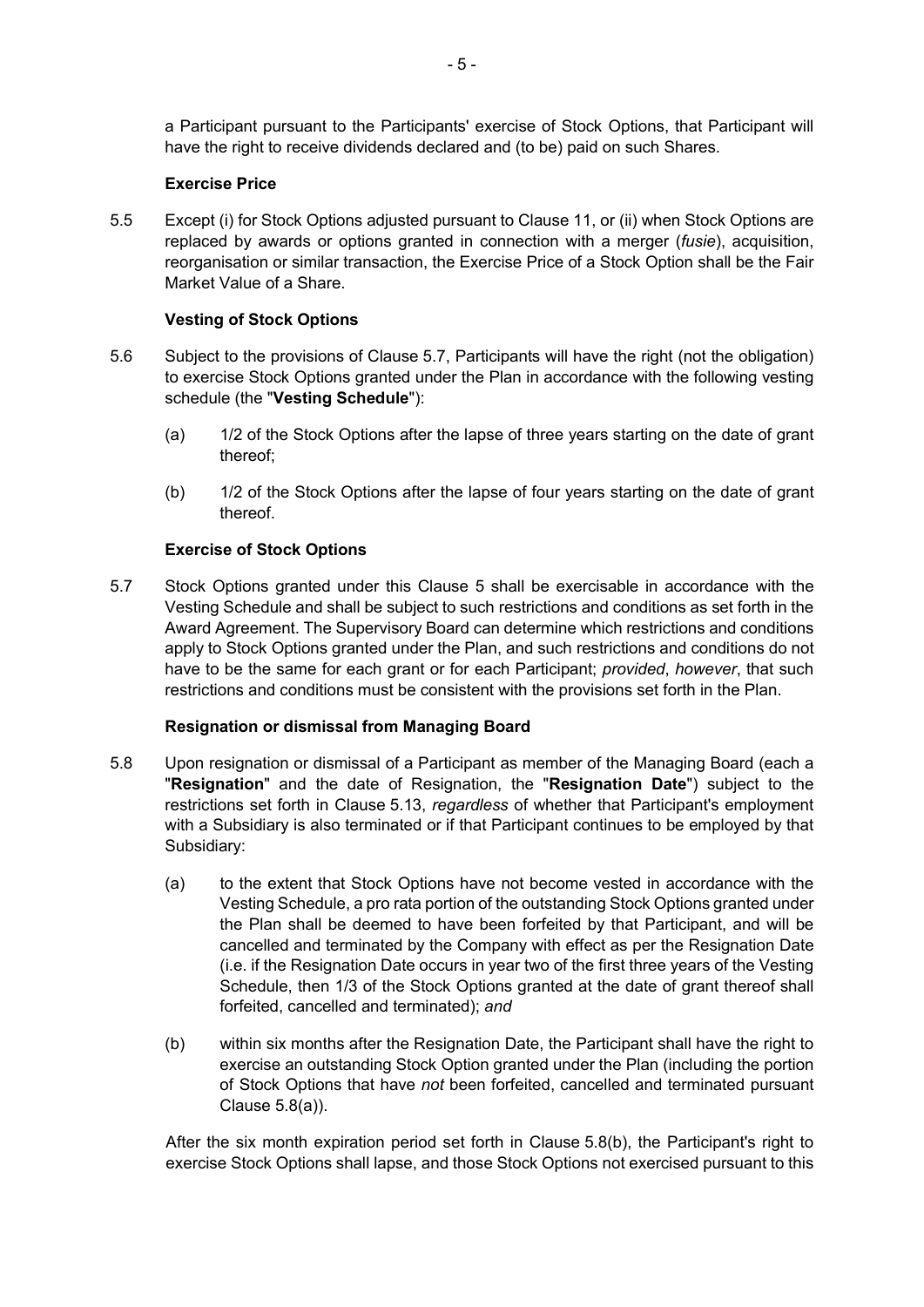Clause 5.8 shall be deemed to have been forfeited by that Participant, and will be cancelled and terminated by the Company.

- 5.9 In the event of a Participant's death, the outstanding and vested Stock Options of that Participant may also be exercised by:
	- (a) the representative (executor) of the Participant's estate; or
	- (b) any person who has acquired the Stock Options directly from the Participant by will, bequest or inheritance,

but only to the extent that those Stock Options had become vested in accordance with the Vesting Schedule and are exercisable on or before the date of death of that Participant (no shorter vesting period shall apply). Any outstanding and vested Stock Options referred to in this Clause 5.9 must be exercised within six months after the date of death of that Participant. The restrictions set forth in Clause 5.13 shall not apply to an exercise of Stock Options pursuant to this Clause 5.9.

### **Payments**

- 5.10 Stock Options granted under this Clause 5 must be exercised by the delivery of a written notice to the Company, in the form attached as Annex C to the Award Agreement. That written notice must set forth, among other things, the number of Shares with respect to which Stock Options are exercised and how the Exercise Price will be paid.
- 5.11 The Exercise Price of a Stock Option shall be payable to the Company:
	- (a) in cash; or
	- (b) in any other manner permitted by the Supervisory Board.
- 5.12 The Supervisory Board may limit any method of payment for administrative convenience, to comply with Applicable Laws or otherwise.

### Vesting periods; Holding period

- 5.13 In accordance with Applicable Laws:
	- (a) the members of the Managing Board cannot exercise 1/2 of the Stock Options granted to them under the Plan on a certain grant date during a period of at least three years from the date of the grant of those Stock Options ("the Vesting Period"); the remaining 1/2 of the Stock Options granted to them under the Plan cannot be exercised during a Vesting Period of four years from the date of the grant of such Stock Options;
	- (b) during a period of one year from the respective first vesting dates, the Members of the Managing Board cannot sell Shares acquired by exercising Stock Options. Thus, Shares resulting from Stock Options which vested three years from the grant date cannot be sold until a period of four years from the grant date has passed, and Shares resulting from Stock Options which vested four years from the grant date cannot be sold until five years from the grant date have passed. Upon expiry of each holding period, the members of the Managing Board will be entitled to a cashless exercise of the respective Stock Options, ("Exercise and Sell Immediately") without further holding obligations.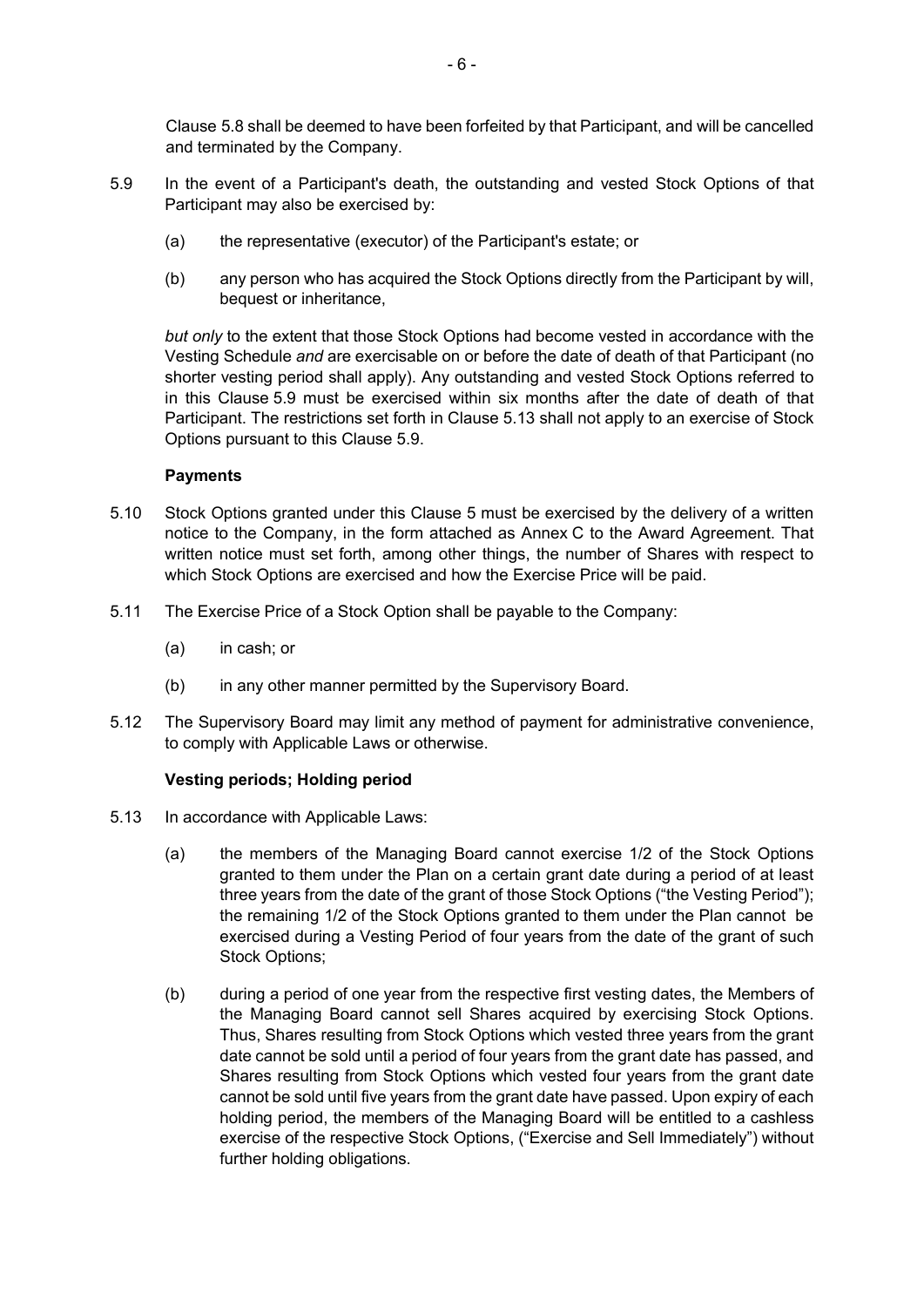(c) Notwithstanding the restriction set forth in Clause 5.13(b), a sale of Shares to cover taxes is permitted, to ensure that the members of the Managing Board can meet their tax obligations or liabilities.

## 6. TRANSFERABILITY OF STOCK OPTIONS

- 6.1 Except as set forth in Clauses 5.8, 5.9 and 5.13, Stock Options shall be exercisable during a Participant's lifetime only by such Participant.
- 6.2 Stock Options cannot be sold, transferred, pledged, assigned, or otherwise disposed of, or alienated or hypothecated, other than (i) by will, bequest or inheritance in the event of a Participant's death, or (ii) by Applicable Laws. The provisions of this Clause 6.2 have in rem effect (goederenrechtelijke werking) in accordance with Section 3:83 paragraph 2 of the Dutch Civil Code (Burgerlijk Wetboek).

# 7. TAXES

- 7.1 All tax and social security consequences linked to the grant and acceptance of Stock Options, the subsequent holding of Stock Options and the exercise of Stock Options, will be for the sole account of the Participants. The Company has the power and the right to (i) deduct or withhold an amount in cash, or (ii) require a Participant to remit to the Company (or to a Subsidiary) an amount in cash, which amount in each case must be sufficient to satisfy any applicable tax and social security withholding requirements applicable to the Stock Options. The Company has the power and the right set forth in the preceding sentence:
	- (a) prior to the issue of Shares pursuant to Stock Options; or
	- (b) at the time of the issue of Shares pursuant to Stock Options, by withholding the relevant number of Shares to satisfy in full the applicable tax and social security payment obligation of a Participant to the Company; provided, however, the Company takes into account the Fair Market Value of the Shares withheld.
- 7.2 Whenever payments must be made in cash by the Company to a Participant under the Plan, such payments shall be net of an amount sufficient to satisfy any applicable tax and social security withholding requirements.
- 7.3 In the event that a Stock Option becomes taxable to a Participant during a Companyimposed blackout period, that Participant may satisfy all or a portion of any tax and/or social security withholding requirements, by electing to have the Company withhold Shares. In Such event, the withheld Shares shall have a Fair Market Value equal to the amount to be withheld.

### 8. CONDITIONS UPON ISSUE OF SHARES

- 8.1 Shares shall not be issued pursuant to the exercise of Stock Options, unless the exercise of such Stock Options and the issue of such Shares pursuant thereto, comply with all Applicable Laws.
- 8.2 As a condition to the exercise of Stock Options, if required by Applicable Laws, the Company may require the person exercising such Stock Option to represent and warrant at the time of any such exercise, that the Shares are being acquired only for investment purposes and without any present intention to sell or distribute such Shares.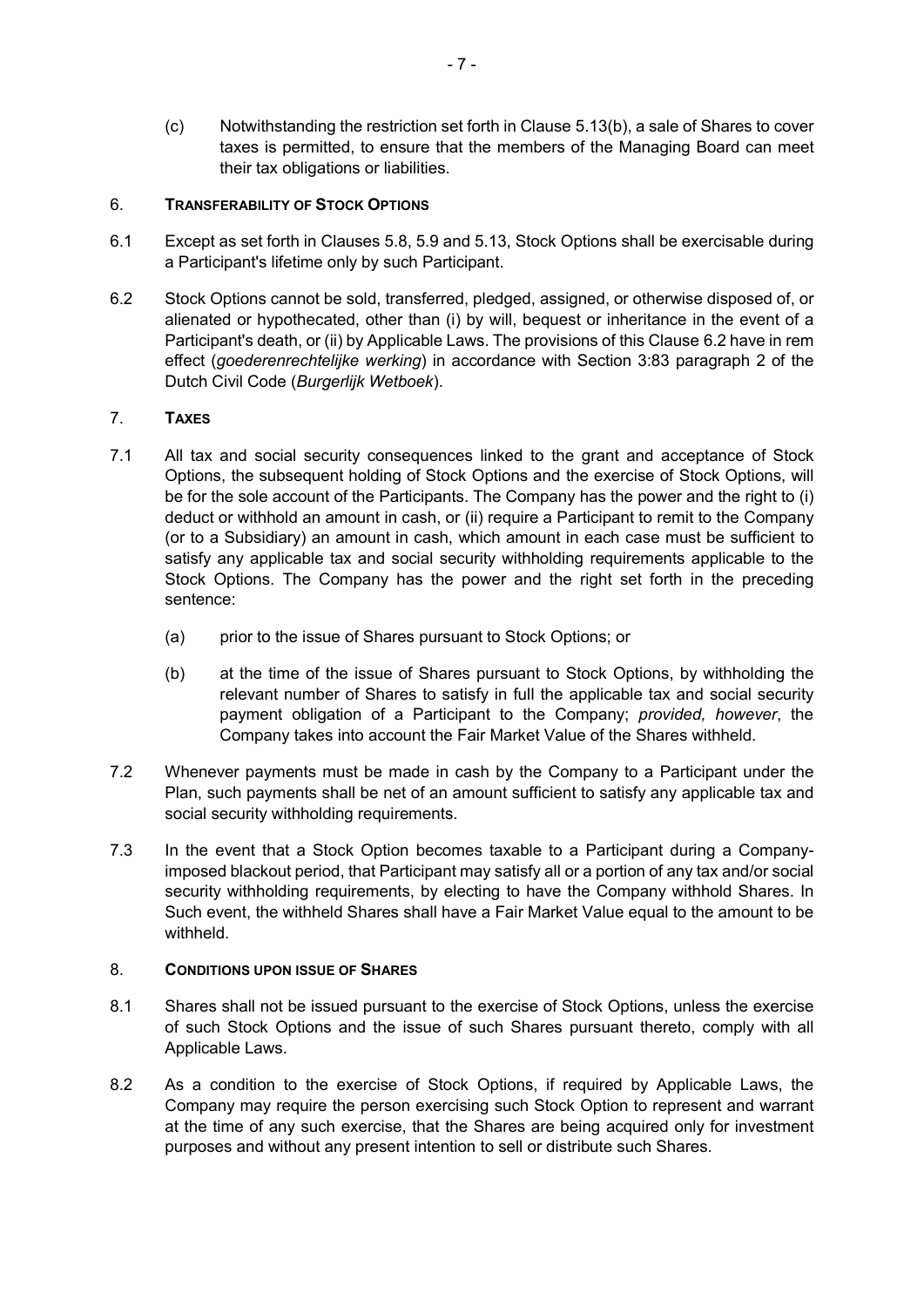### 9. ADJUSTMENTS UPON CHANGES IN CAPITALISATION

- 9.1 In the event of (i) any equity restructuring or recapitalisation of the Company (such as e.g. a capital increase, share dividend, share split, spin-off or demerger (splitsing), rights offering, etc.), or (ii) any other change in the corporate capitalisation of the Company (such as e.g. a merger (fusie), acquisition, or other consolidation, or liquidation), the Supervisory Board may implement adjustments to:
	- (a) the number of Shares that may be issued pursuant to outstanding Stock Options;
	- (b) the Exercise Price of a Stock Option; or
	- (c) the Fair Market Value of Shares,

in each case to prevent dilution or enlargement of rights or benefits; provided, however, that the number of Shares that may be issued pursuant to Stock Options shall always be rounded down to a whole number.

9.2 Adjustments made by the Supervisory Board pursuant to Clause 9.1 shall be final, binding and conclusive, and shall not require the prior approval of the General Meeting.

### 10. CHANGE IN CONTROL

## Change in Control in which Stock Options are assumed or continued

- 10.1 To the extent not prohibited under Applicable Laws, upon the occurrence of a Change in Control, pursuant to which outstanding Stock Options granted under the Plan are assumed or continued by the Company or the acquiror of the Company, as applicable, all such outstanding Stock Options shall:
	- (a) become immediately exercisable during the six month period following the effective date of the Change in Control, if that Participant continues to be employed by a Subsidiary after the effective date of the Change in Control; or
	- (b) be deemed to have been forfeited by that Participant and will be cancelled and terminated by the Company with effect as per the effective date of the Change in Control, if that Participant's employment with a Subsidiary is also terminated with effect as per the effective date of the Change in Control,

in each case regardless whether (i) such Stock Option had, or had not, become vested in accordance with the Vesting Schedule by such Change of Control effective date and (ii) a Participant's Resignation does, or does not, become effective on such Change of Control effective date.

### Change in Control in which Stock Options are not assumed or continued

- 10.2 Upon the occurrence of a Change in Control, pursuant to which outstanding Stock Options granted under the Plan are not assumed or continued by the Company or the acquiror of the Company, as applicable:
	- (a) all outstanding Stock Options granted under the Plan shall be cancelled and terminated by the Company with effect as per the effective date of the Change in Control; and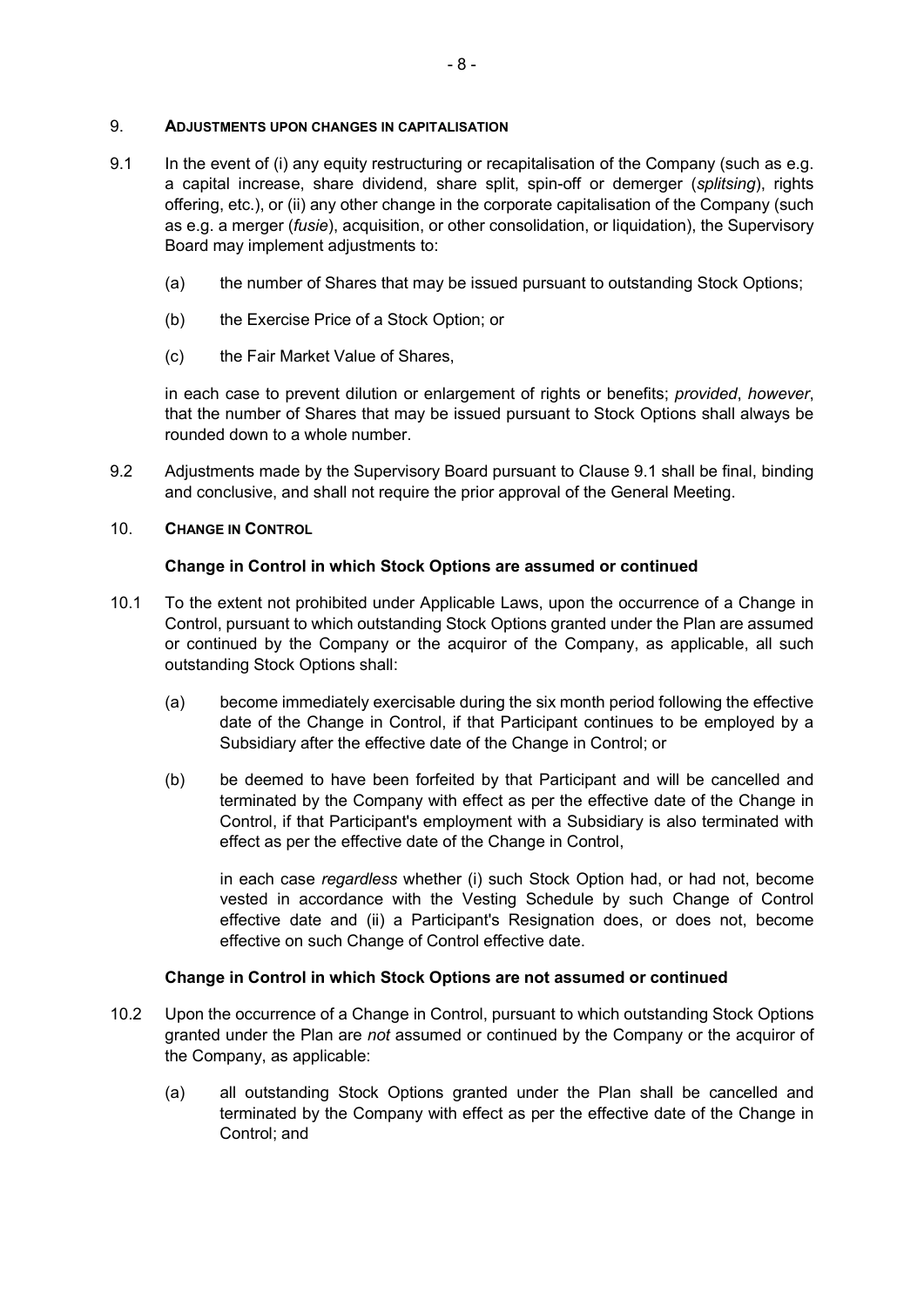(b) with respect to each Share subject to the Stock Options held by the Participant, each Participant will receive an amount in cash equal to (i) the excess of the Fair Market Value of a Share, minus (ii) the Exercise Price of a Stock Option,

in each case regardless of whether such Stock Options had, or had not, become vested in accordance with the Vesting Schedule by such Change of Control effective date; provided however that Stock Options outstanding as at the effective date of the Change in Control will be cancelled and terminated by the Company without the payment set forth in Clause 10.2(b), if the Fair Market Value of a Share is less than the Exercise Price of a Stock Option.

## 11. AMENDMENT, SUSPENSION, TERMINATION OF THE PLAN

## Amendment, suspension and termination

11.1 Subject to the prior approval of the General Meeting, the Supervisory Board may alter, amend, suspend or terminate the Plan in whole or in part (including e.g. reducing the Exercise Price of a Stock Option). No amendment, suspension or termination of the Plan shall be effective unless such amendment, suspension or termination is approved by such required vote of the General Meeting.

## Stock Options previously granted

11.2 Except (i) to the extent required by Applicable Laws, or (ii) as otherwise provided in the Plan, the written consent of the Participant shall be required if an amendment, suspension or termination of the Plan, or of any Stock Options previously granted under the Plan to that Participant, shall adversely affect Stock Options granted under the Plan to that Participant in any material way.

### 12. RESERVATION OF SHARES

- 12.1 During the term of the Plan, the Company shall procure that it shall at all times have sufficient authorised share capital (maatschappelijk kapitaal) to satisfy the requirements of the Plan.
- 12.2 If the Company cannot obtain a certain authority from a regulatory body having jurisdiction, which authority is necessary for the lawful issue by the Company of any Shares under the Plan, the Company shall not be liable in respect of the failure to issue such Shares with respect to which such requisite authority has not been obtained.

### 13. RIGHTS OF PARTICIPANTS

- 13.1 The Plan shall not confer upon any Participant any right to continue to be a member of the Managing Board.
- 13.2 No Participant shall have the right (i) to be selected to receive Stock Options under the Plan, or (ii) having been so selected, to be selected to receive future Stock Options under the Plan.

### 14. SEVERABILITY

14.1 Each of the provisions of the Plan is severable. If at any time any such provision is held to be, or becomes, illegal, invalid or unenforceable in any respect under Applicable Laws, this does not affect or impair: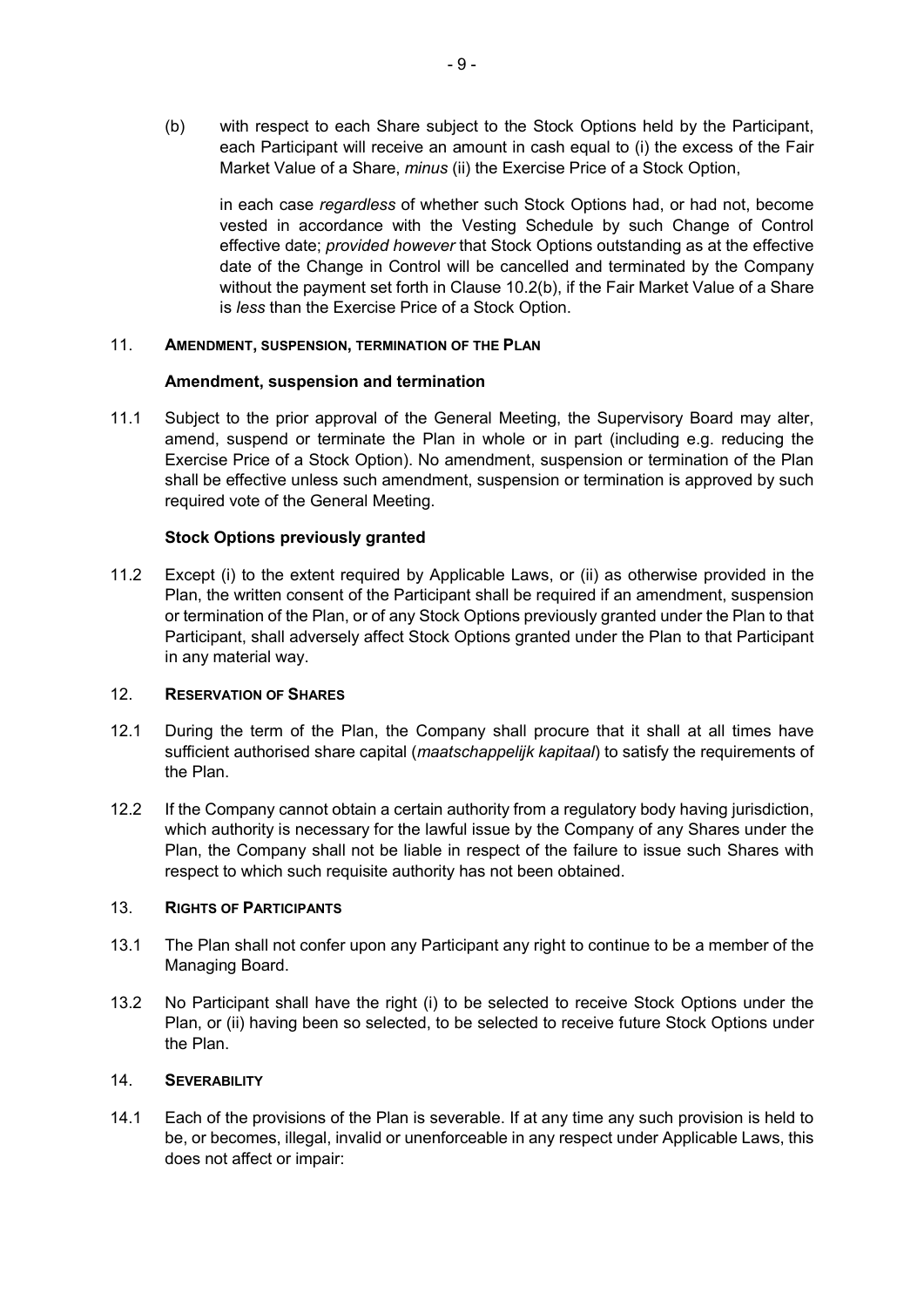- (a) the legality, validity or enforceability in that jurisdiction of any other provision of the Plan; or
- (b) the legality, validity or enforceability under Applicable Laws of any other jurisdiction of that or any other provision of the Plan,

and any such illegal, invalid or unenforceable provision will be substituted by the Supervisory Board by a legal, valid and enforceable provision which, to the extent legally permissible and given the contents, intent and purpose of the Plan is, to the greatest extent possible, similar to that of the original provision. The authority of the Supervisory Board set forth in this Clause 14.1 shall not require the prior approval of the General Meeting.

### 15. REQUIREMENTS OF APPLICABLE LAWS

15.1 The granting of Stock Options and the issuance of Shares or cash under the Plan, shall be subject to (i) all Applicable Laws and (ii) such approvals by any governmental agencies or national securities exchanges, as may be required.

### 16. GOVERNING LAW AND JURISDICTION

- 16.1 The Plan, including the jurisdiction provision contained in Clause 16.2, all agreements hereunder and all non-contractual obligations arising out of or in connection with the Plan shall be governed by, construed and take effect in accordance with the laws of The Netherlands (and excluding, for the avoidance of doubt, the laws of any non-European part of The Netherlands), excluding any conflicts or choice of law rule or principle that might otherwise refer construction or interpretation of the Plan to the substantive law of another jurisdiction.
- 16.2 The competent court in Amsterdam, The Netherlands, shall have exclusive jurisdiction to settle any claim, dispute or matter of difference which may arise out of or in connection with the Plan or the legal relationships otherwise established by the Plan, subject to ordinary appeal (hoger beroep) and final appeal (cassatie).

## 17. NON-EXCLUSIVE PLAN

17.1 The adoption of the Plan by the General Meeting shall not be construed as creating any limitations on the power of the General Meeting to adopt other incentive arrangements as the General Meeting, or the Supervisory Board, may deem desirable.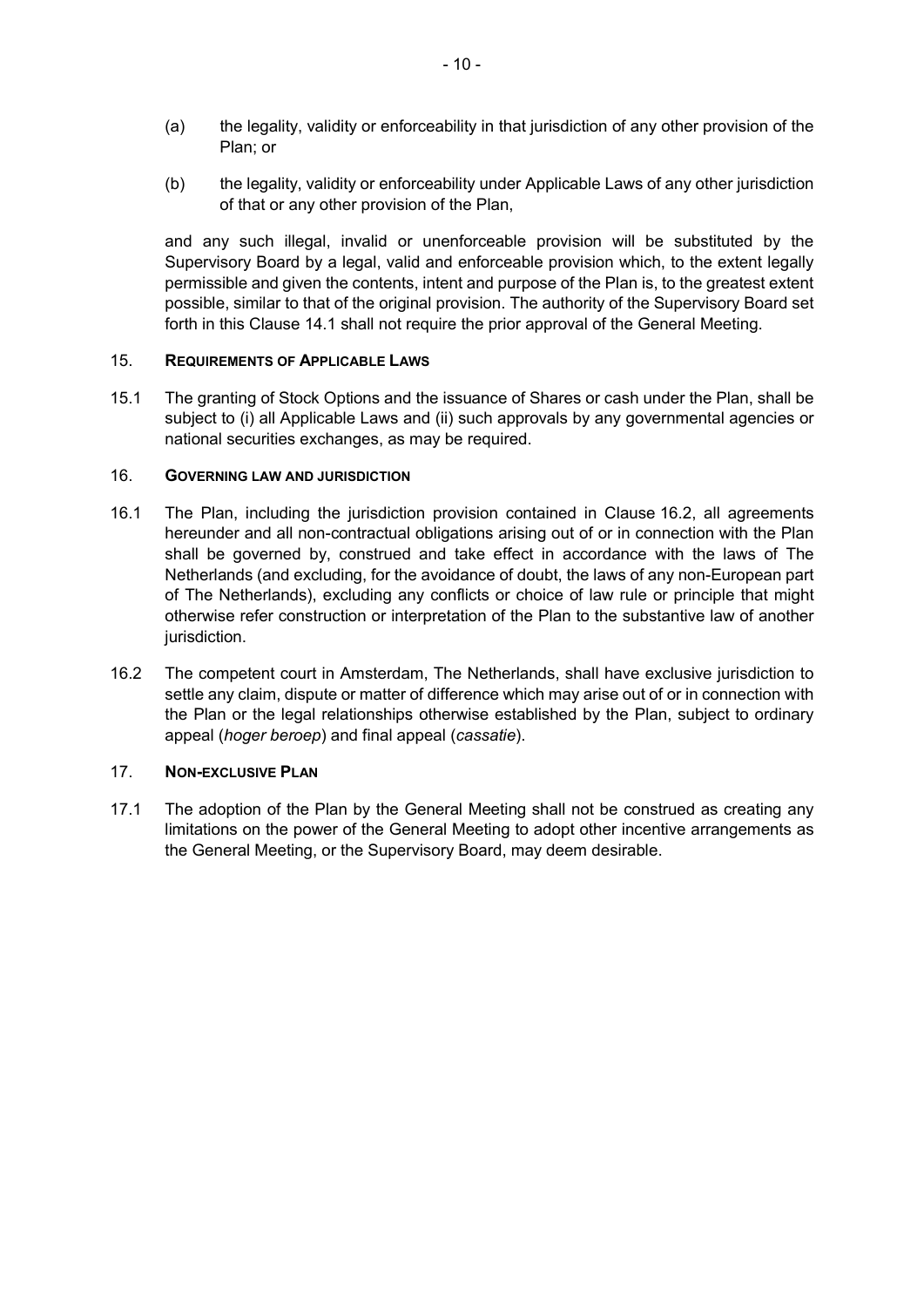## SCHEDULE 1

## Glossary of defined terms

### 1. DEFINITIONS

As used in the Plan and any Award Agreement, the following definitions shall apply:

"AGM" shall have the meaning set forth in Clause 1.2.

"Applicable Laws" means the legal requirements relating to the administration of stock option plans, if any, under applicable provisions of law, and the rules and regulations of any applicable stock exchange or national market system.

"Award Agreement" means a stock option award agreement entered into by the Company and a Participant setting forth the terms and provisions applicable to Stock Options.

"Change in Control" means the first to occur of the following events:

- (a) delisting of the Shares from the Frankfurt Stock Exchange;
- (b) completion of a reorganisation, merger (*fusie*), consolidation, sale, or other disposition of all or substantially all of the assets of the Company;
- (c) the resolution of the General Meeting resulting in a complete liquidation or dissolution of the Company.

"Company" means Shop Apotheke Europe N.V., a public limited company (naamloze vennootschap), having its corporate seat (statutaire zetel) in Sevenum, The Netherlands, its registered address atErik de Rodeweg 11-13, 5975 WD Sevenum, , The Netherlands, registered with the trade register under number 63986981, and any successor listed on the Frankfurt Stock Exchange of the Company.

"Exercise Price" means the price at which a Share may be acquired by a Participant pursuant to a Stock Option under the Plan.

"Fair Market Value" means, as of any date, the value of a Share equal to:

- (a) the closing sale price of a Share on the Frankfurt Stock Exchange on the business day immediately preceding the date on which the Stock Option is granted; or
- (b) in the event of a Change of Control set forth in Clause 10, the closing sale price of a Share on the Frankfurt Stock Exchange on the business day immediately preceding the effective date of the Change in Control,

it being understood that a Share's closing price is the last price at which Shares traded on the Frankfurt Stock Exchange during a regular trading day.

"General Meeting" shall have the meaning set forth in Clause 1.2.

"Managing Board" shall have the meaning set forth in Clause 1.1.

"Participant" shall have the meaning set forth in Clause 4.1.

"Plan" shall have the meaning set forth in Clause 1.1.

"Resignation" shall have the meaning set forth in Clause 5.8.